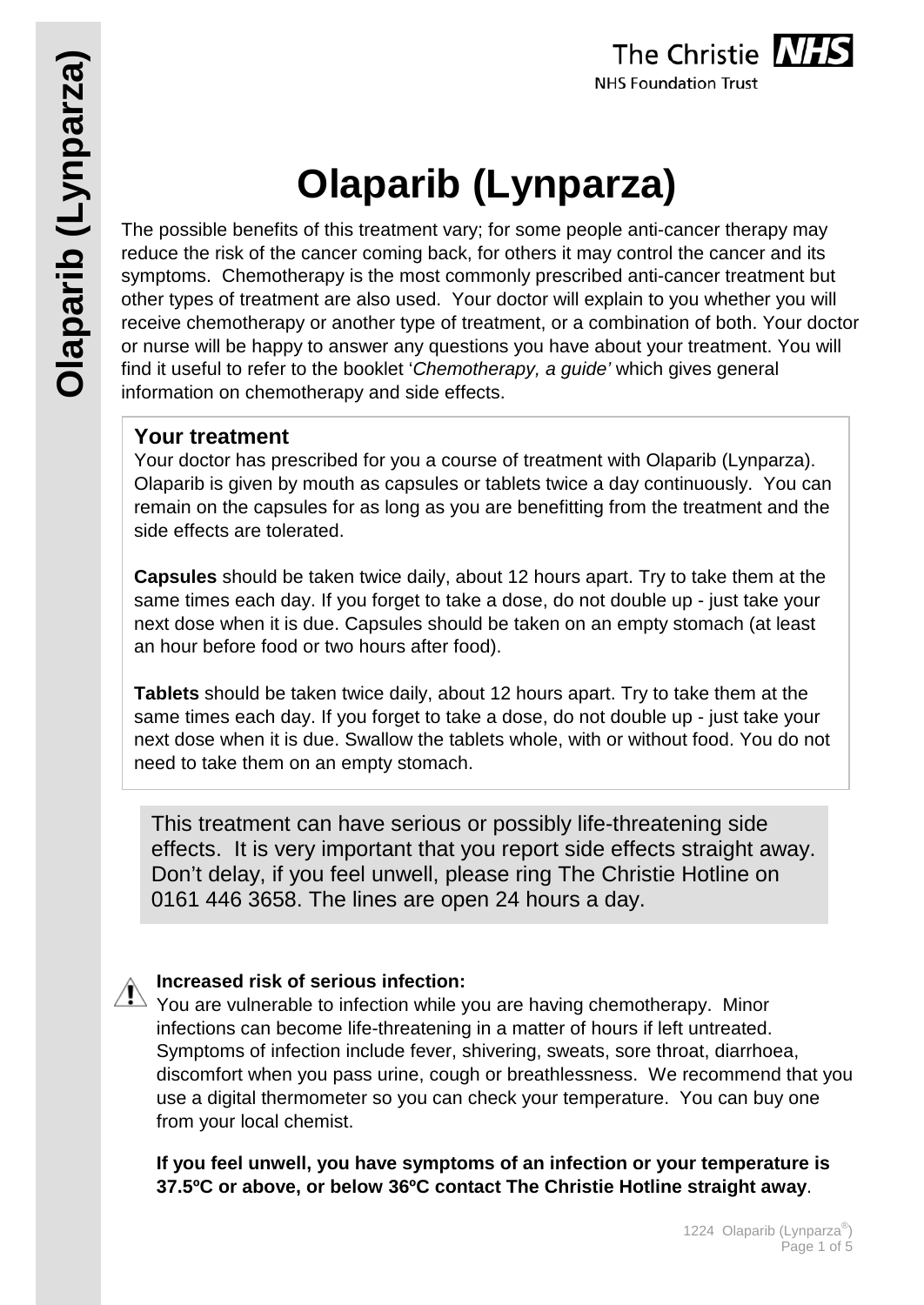# **Drug interactions**

Some medicines interact with Olaparib, either making it less effective or more likely to cause side effects. Please check with your GP and pharmacist that any new medicines are safe, or contact us. Drugs which should be avoided include itraconazole, fluconazole, carbamazepine, verapamil, diltiazem, clarithromycin, erythromycin, high dose steroids and simvastatin. If you are in any doubt you should contact The Christie. Please do not drink any grapefruit juice or eat grapefruit while you are taking Olaparib. St John's Wort should also be avoided.

## **Possible side effects**

Chemotherapy can cause many different side effects. Some are more likely to occur than others. Everyone is different and not everyone gets all the side effects. Most side effects are usually temporary, but in some rare cases they can be life-threatening. It is important to tell your hospital doctor or nurse about any side effects so they can be monitored and, where possible, treated. If your side effects are severe, you may need to stop your tablets, have a longer break from treatment, or have a dose reduction. A small number of people do not tolerate the treatment.

#### **Common side effects (more than 1 in 10)**

#### • **Anaemia (low number of red blood cells)**

While having this treatment you may become anaemic. This may make you feel tired and breathless. Let your doctor or nurse know if these symptoms are a problem. You may need a blood transfusion.

#### • **Mild nausea and vomiting (sickness)**

You may notice some mild sickness while taking Olaparib. You will be given some antisickness tablets to take at home if you need to. If you continue to feel or be sick, contact your GP or this hospital, because your anti-sickness medication may need to be changed or increased.

#### • **Lethargy**

Some chemotherapy may make you feel tired and lacking in energy. It can be frustrating when you feel unable to cope with routine tasks. If you do feel tired, take rest and get help with household chores. If necessary, take time off work. Gentle exercise such as walking can be beneficial.

#### • **Loss of appetite/ change in taste/ heartburn**

A dietitian or specialist nurse can give you advice and tips on diet and how to improve your appetite. Let your doctor or nurse know if this is a problem.

#### • **Headache or dizziness**

You may experience dizziness or headaches. If you experience these symptoms you should be cautious about driving or using machines.

#### • **Diarrhoea (with loperamide)**

Diarrhoea is a common side effect of your treatment. If you have watery diarrhoea you should immediately take the anti-diarrhoea treatment that the doctor has prescribed for you. This is loperamide dispensed by The Christie pharmacy. Follow the doctor's instructions **EXACTLY**: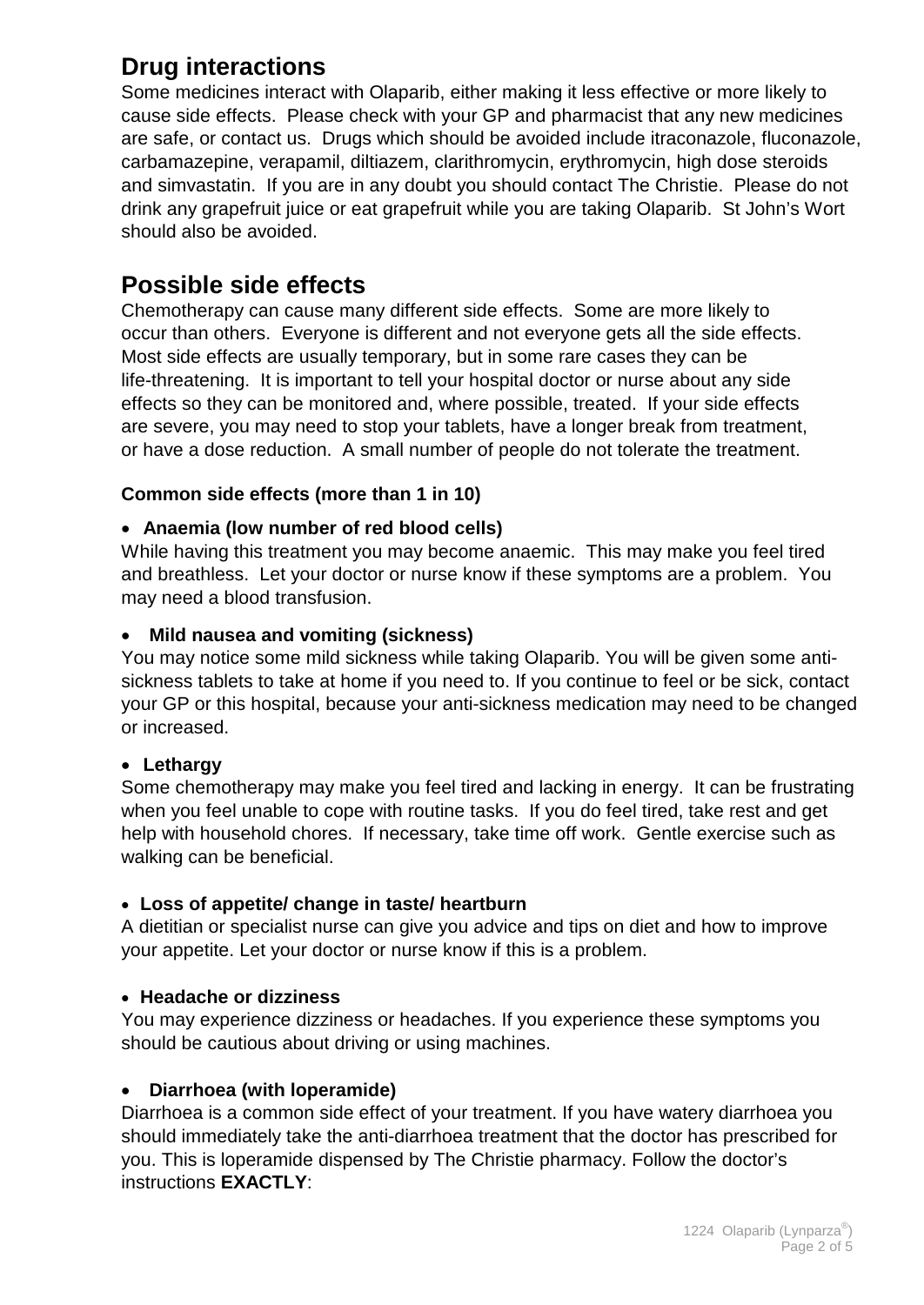Take 2 loperamide capsules as soon as the first liquid stool occurs. Then take one capsule with each liquid loose stool. (The maximum dose of loperamide in a day is 8 capsules).

If you have an increase of more than 4 bowel movements each day compared to pretreatment, or any diarrhoea at night, please ring The Christie Hotline for advice.

#### **Uncommon side effects (less than 1 in 10)**

#### • **Stomach pain**

Get medical help right away if you have any of the following side effects: severe/persistent stomach/abdominal pain, signs of bleeding (such as bloody/black stools, vomit that looks like coffee grounds, coughing/vomiting up blood).

#### • **Sore mouth**

Your mouth may become sore or dry, or you may notice small mouth ulcers during this treatment. Drinking plenty of fluids and cleaning your teeth regularly and gently with a soft toothbrush can help to reduce the risk of this happening. We can prescribe a mouthwash for you to use during treatment. You can dilute this with water if your mouth is sore. Ask your doctor or nurse for further advice. There is also general mouth care information in the chemotherapy booklet. If you continue to have a sore mouth, please contact The Christie Hotline.

#### **Serious and potentially life threatening side effects**

In a small proportion of patients chemotherapy can result in very severe side effects which may rarely result in death. The team caring for you will discuss the risk of these side effects with you.

# **Sex, contraception and fertility**

**Protecting your partner and contraception** We recommend that you or your partner use a condom during sexual intercourse while you are having the course of chemotherapy. Chemotherapy is dangerous to unborn babies and this will also protect you and your partner from any chemotherapy drugs that may be present in semen and in the vagina. If you suspect that you may be pregnant please tell your doctor immediately.

**Fertility** This chemotherapy may affect your ability to have children. Your doctor or nurse should have discussed this with you. If not, please ask them before you start treatment.

## **Late side effects**

Some side effects may become evident only after a number of years. In reaching any decision with you about treatment, the potential benefit you receive from treatment will be weighed against the risks of serious long term side effects to the heart, lungs, kidneys and bone marrow. With some drugs there is also a small but definite risk of developing another cancer. If any of these problems specifically applies to you, the doctor will discuss these with you and note this on your consent form.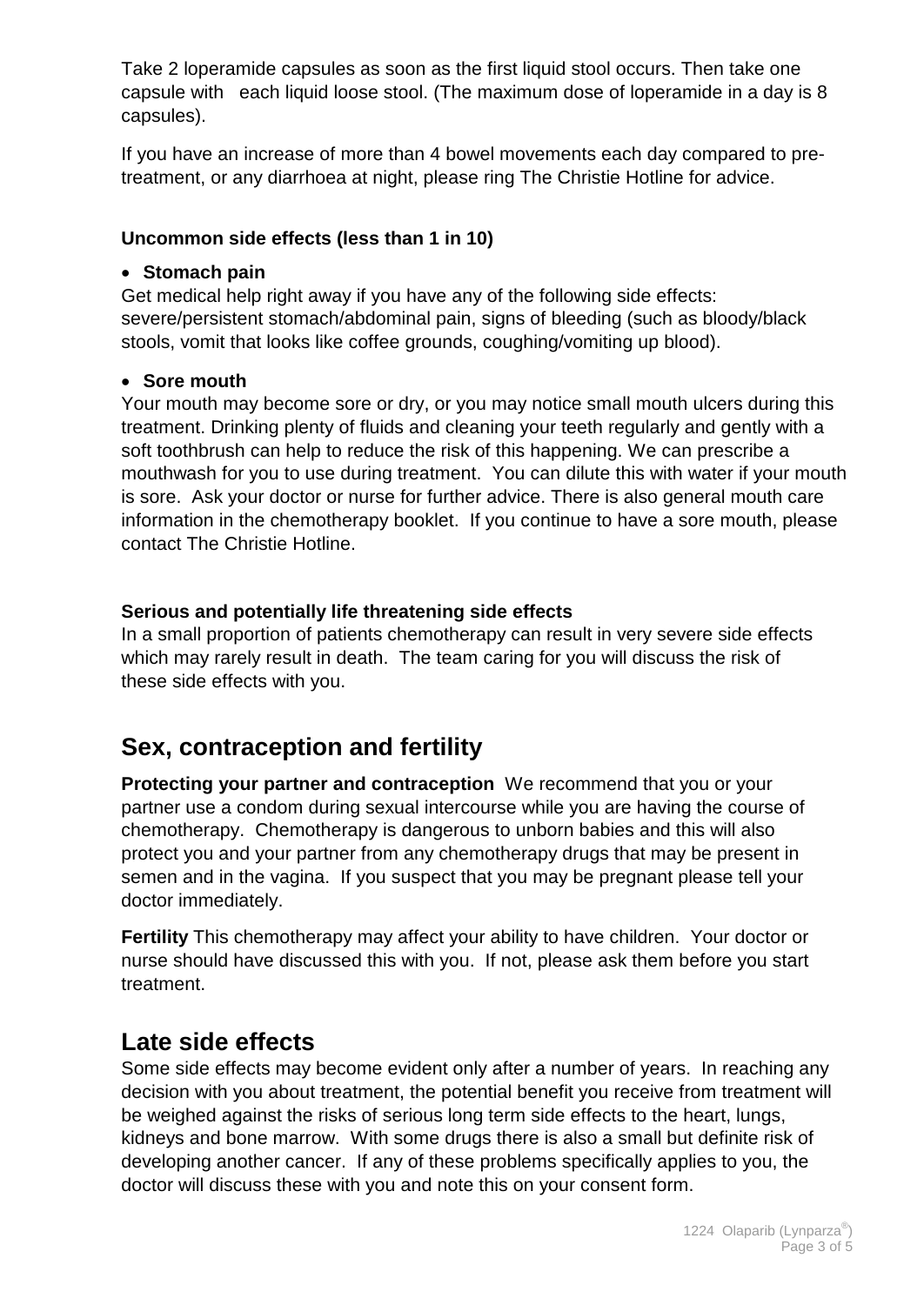## **Contacts**

If you have any general questions or concerns about your treatment, please ring the area where you are having treatment:

• Administration enquiries **0161 918 7606/7610** • Chemotherapy nurse: **0161 918 7171**

• Clinical trials unit **0161 918 7663**

For advice ring The Christie Hotline on **0161 446 3658** (24 hours)